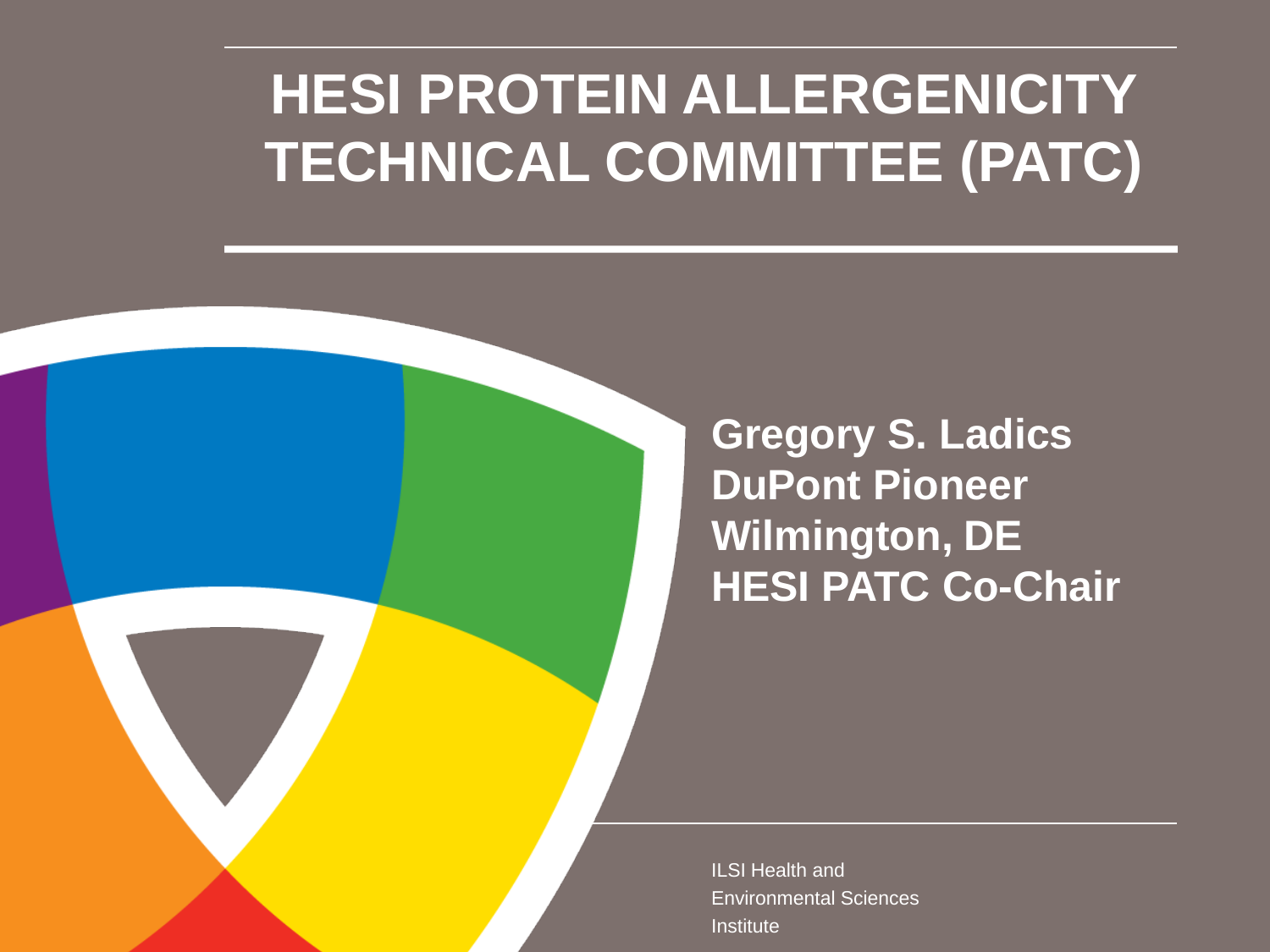## **Leadership and Staffing**

### **Co-Chairs:**

- **Dr. Gregory Ladics (DuPont Pioneer)**
- *❖* **Dr. Scott McClain (Syngenta USA)**
- *❖* **Prof. Ronald van Ree (Academic Medical Center, University of Amsterdam)**

### **Staff: Nancy G. Doerrer, MS (HESI)**

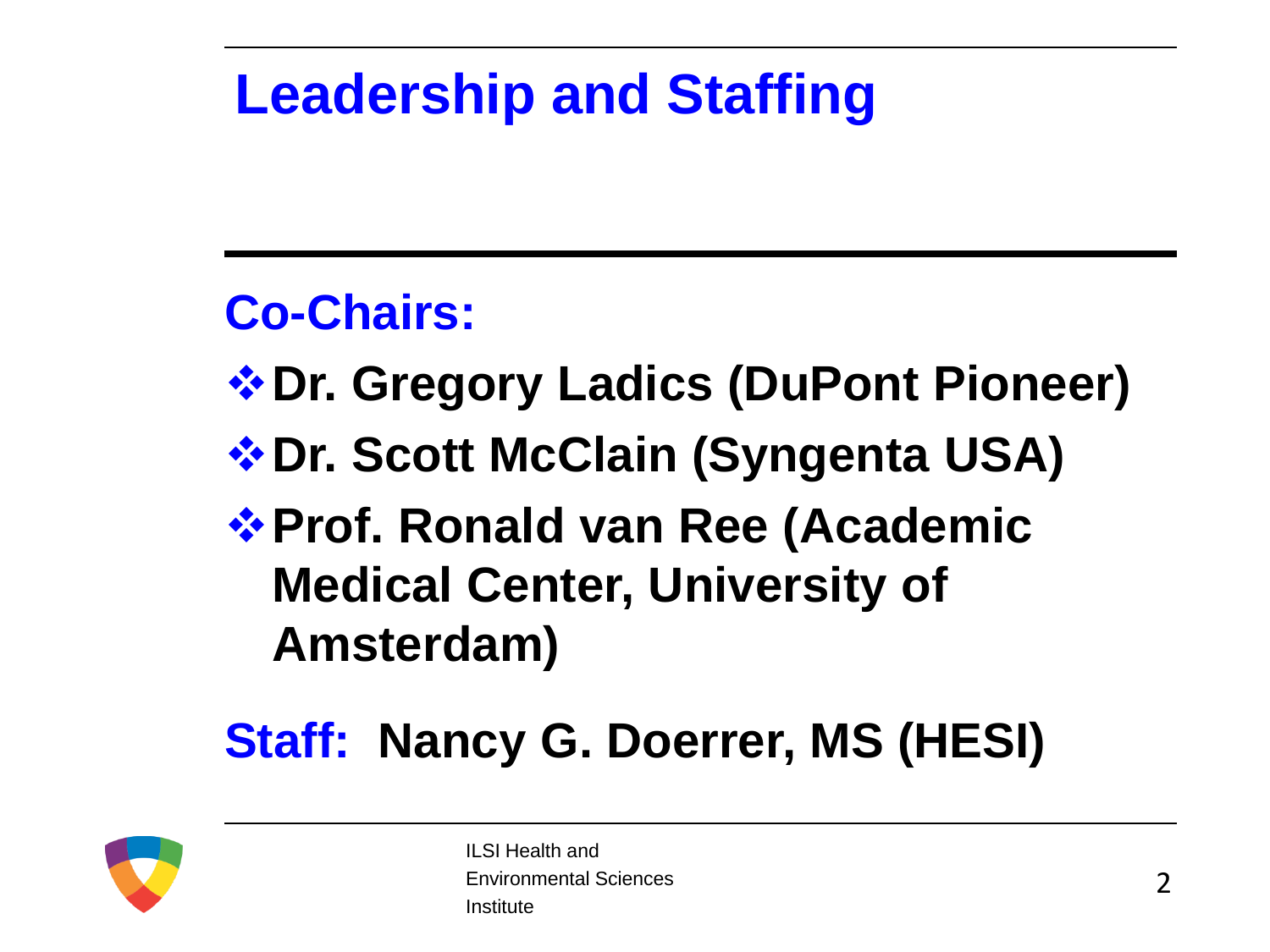# **Public and Private Sector Participation**

### **Public Participants:**

- **<sup>◆</sup> Academic Medical Center, University of Amsterdam, Netherlands**
- **<sup>❖</sup> Copenhagen University Hospital at Gentofte, Denmark**
- **Guangzhou Medical University (China)**
- **US Environmental Protection Agency**
- **US Food and Drug Administration**

### **Sponsors:**

- $\dots$  **BASF Plant Science**
- *❖* Bayer SAS
- *<b>* DuPont Pioneer
- *❖* Monsanto **Corporation**
- *❖* Dow AgroSciences
- *<b>❖* Syngenta USA

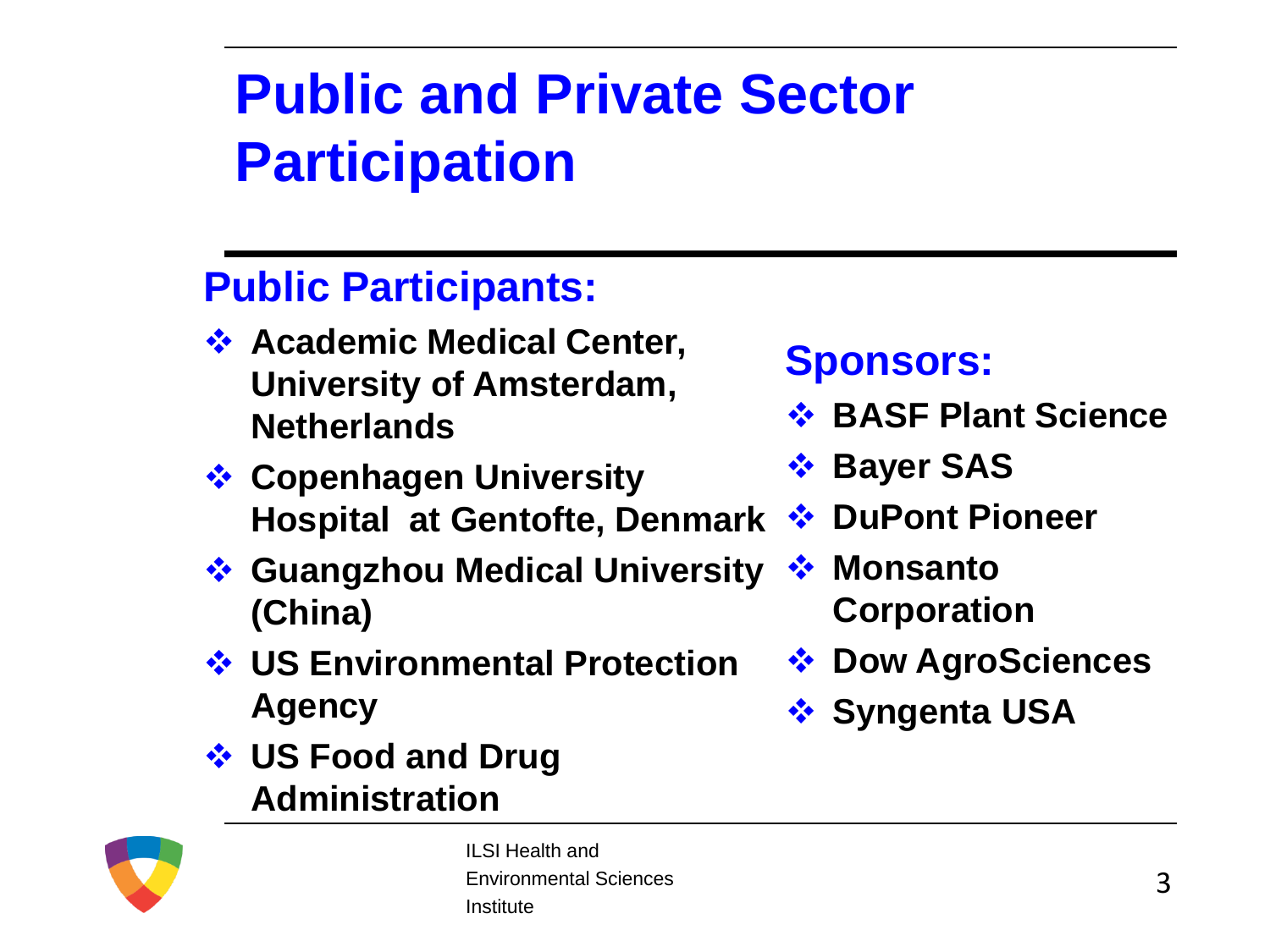### **PATC Mission**

**To advance the scientific understanding of the relevant parameters defining allergenic proteins (and protein toxins), as well as to encourage the development of reliable and accurate methodologies for characterizing the allergenic potential of novel proteins.**

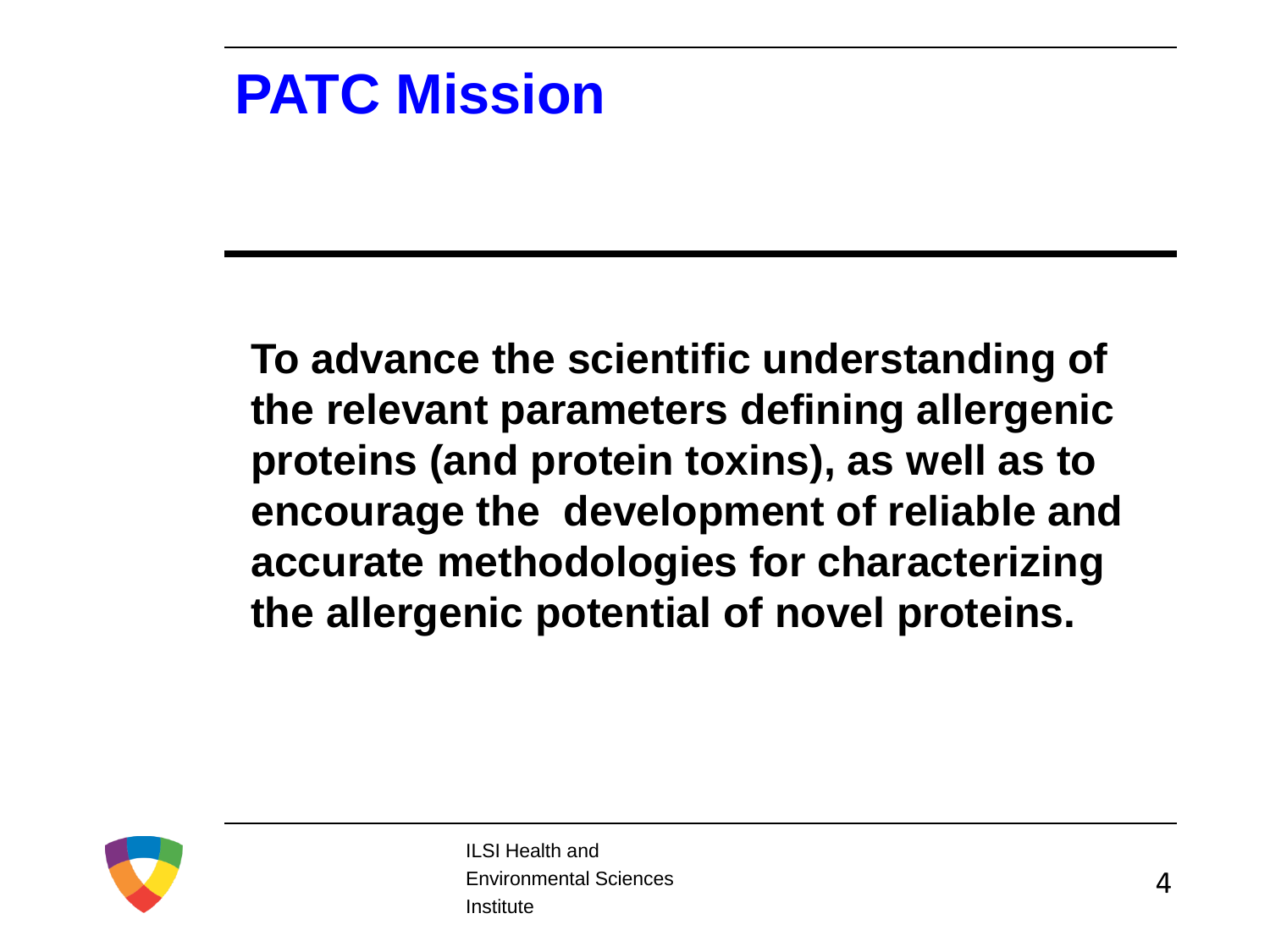# **HESI PATC is Qualified to Address Allergy Safety Issues**

- **The PATC's reputation for unbiased, scientific consensus-building provides an excellent forum for government, academic, and industry scientists to work collaboratively to move the science in this area forward.**
- **This is the only HESI committee devoted exclusively to science issues associated with agricultural biotechnology – a technology that impacts 14 million farmers in 25 countries and millions of consumers (Crop Life, 2010).**
- **PATC members are experts in the fields of biochemistry, allergy, and toxicology, and have an extensive professional network that helps support the various workshops, basic research, and outreach on a global scale.**
- **For the last ~2 years, we have had consistent participation by two primary academic advisors (1 is a co-chair) and 2-3 government representatives (US EPA and US FDA). The PATC has also built an extensive network of academic experts in various fields that provides a basis for ongoing symposia concepts.**

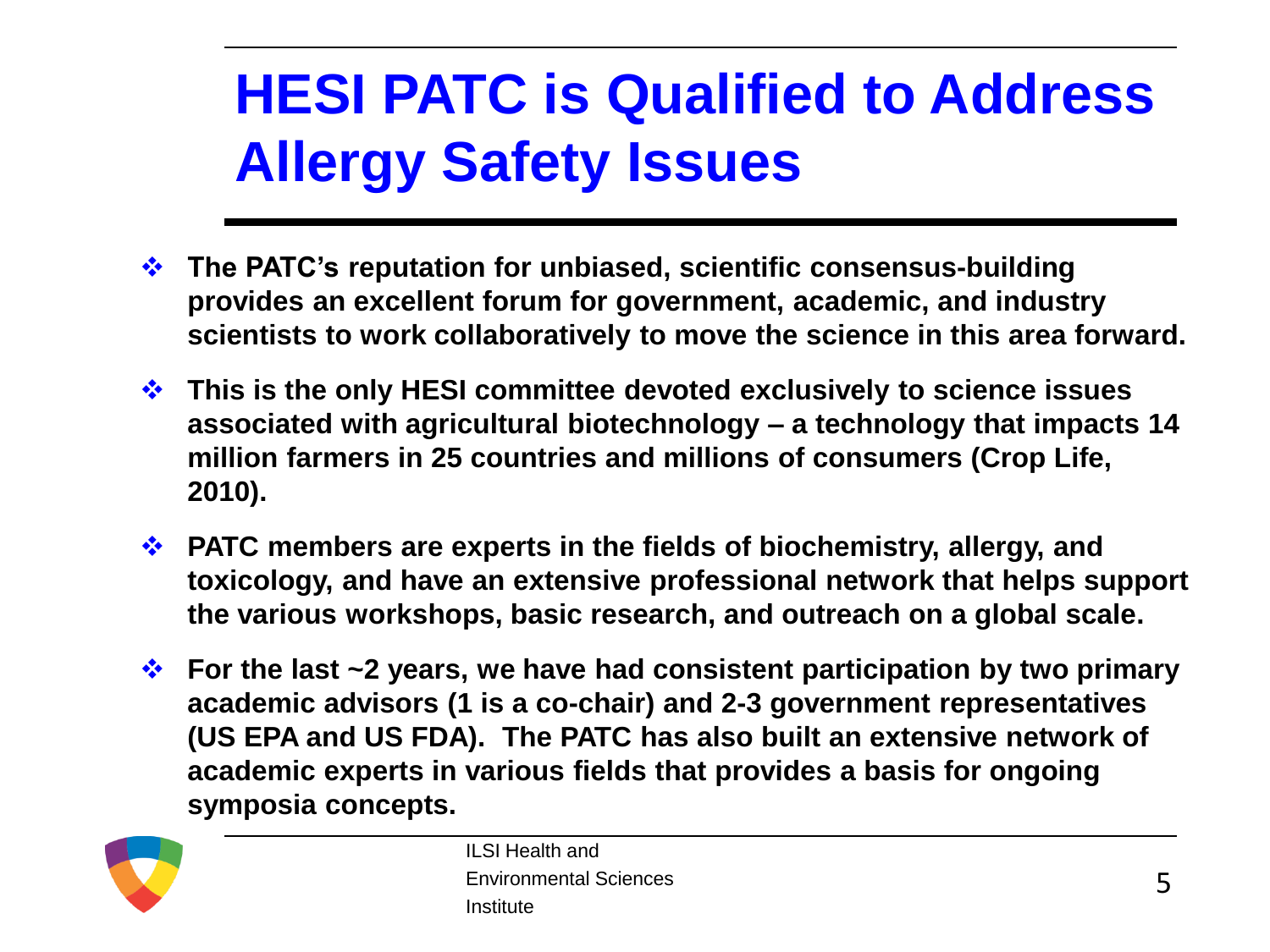### **Objectives**

- **→ Promote understanding of what makes a protein allergenic;**
- **Establish processes useful in a weight-ofevidence approach to the evaluation of novel proteins expressed in biotechnology products;**
- **<sup>◆</sup> Develop scientific uniformity for these evaluations; and**
- **<sup>❖</sup> Communicate scientific findings to the academic, industry, and regulatory communities.**

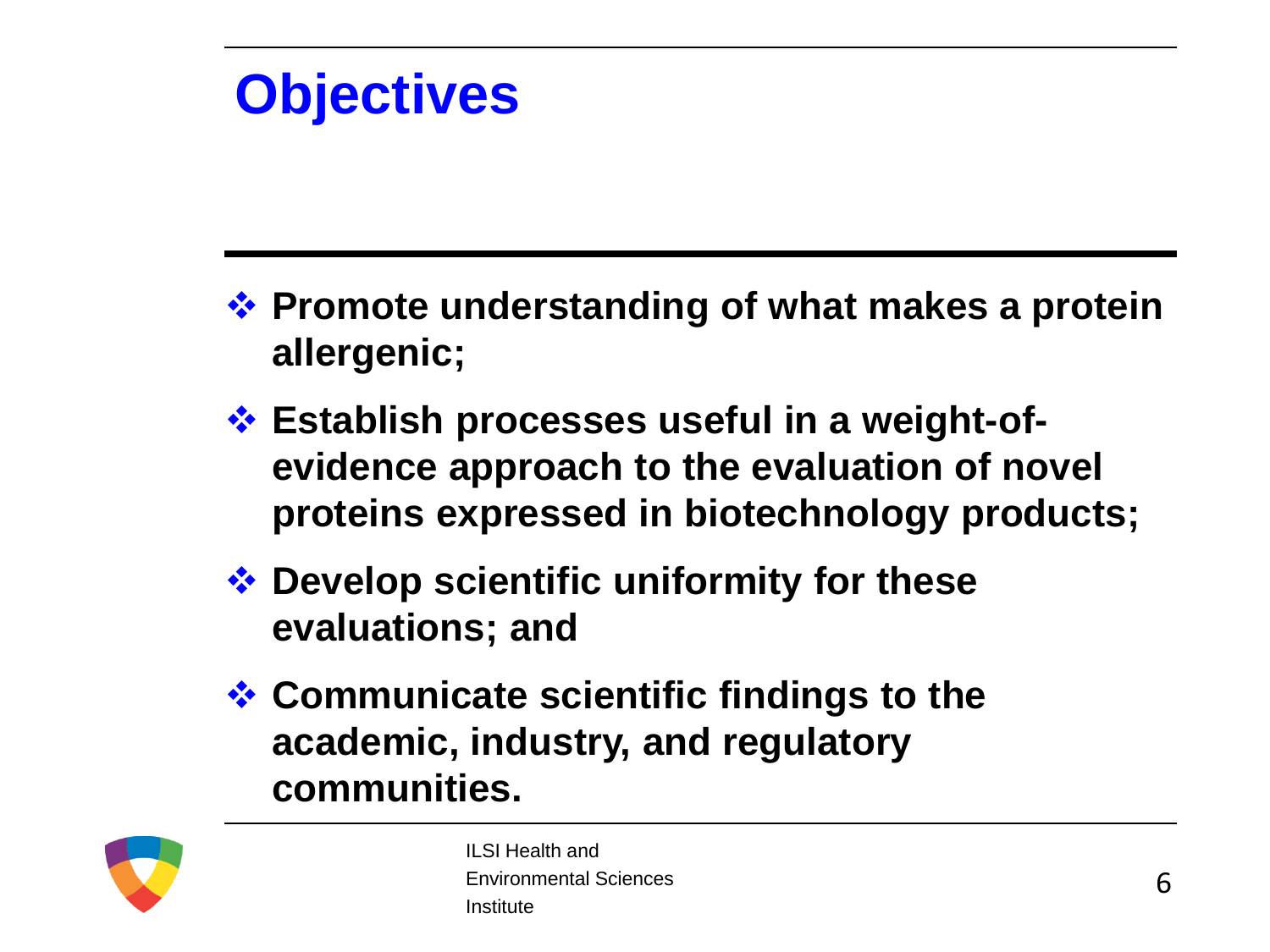# **Strategy to Fulfill Mission**

- **Focused workshops/symposia with experts from government, academia, and industry**
- **Support and direct basic research to evaluate utility of** *in vivo* **methods**
- **❖ Harmonize the development of common approaches for** *in vitro* **assessments**
- **<sup>❖</sup> Peer-reviewed publications**
- **Outreach activities to update the state-of-the-art in allergy science and the role played by new information in regulatory safety assessment of food and feeds**

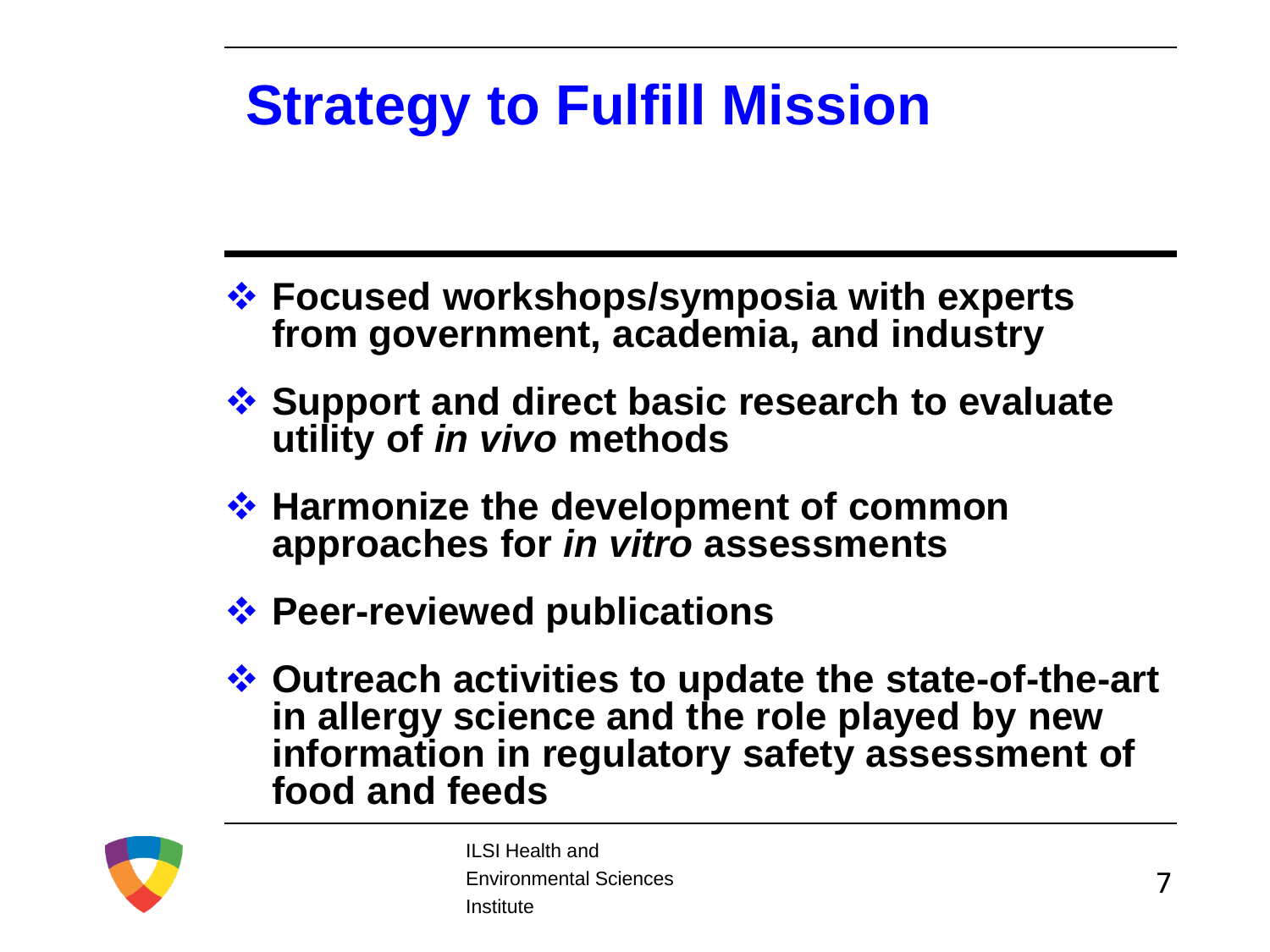### **PATC Areas of Interest**

- **Biochemical Parameters**  associated with allergenic proteins
- *❖* Sequence **Homology / Bioinformatics**  evaluations
- **❖ Animal Models** for predicting human food allergy
- **❖ Protein Toxins**
- *<b>❖* Detection Methods to support endogenous allergen assessments

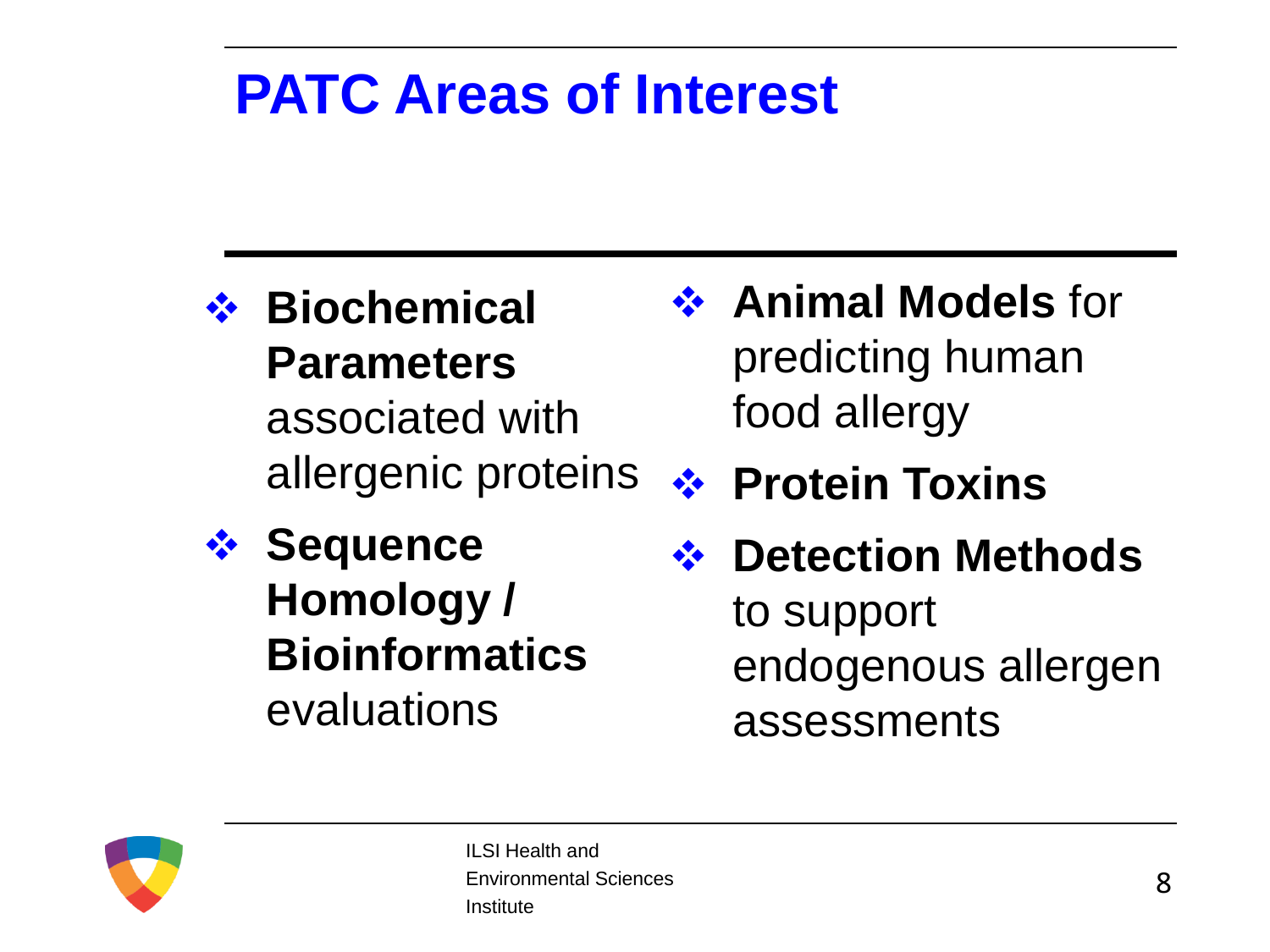

# **Global PATC Impact**

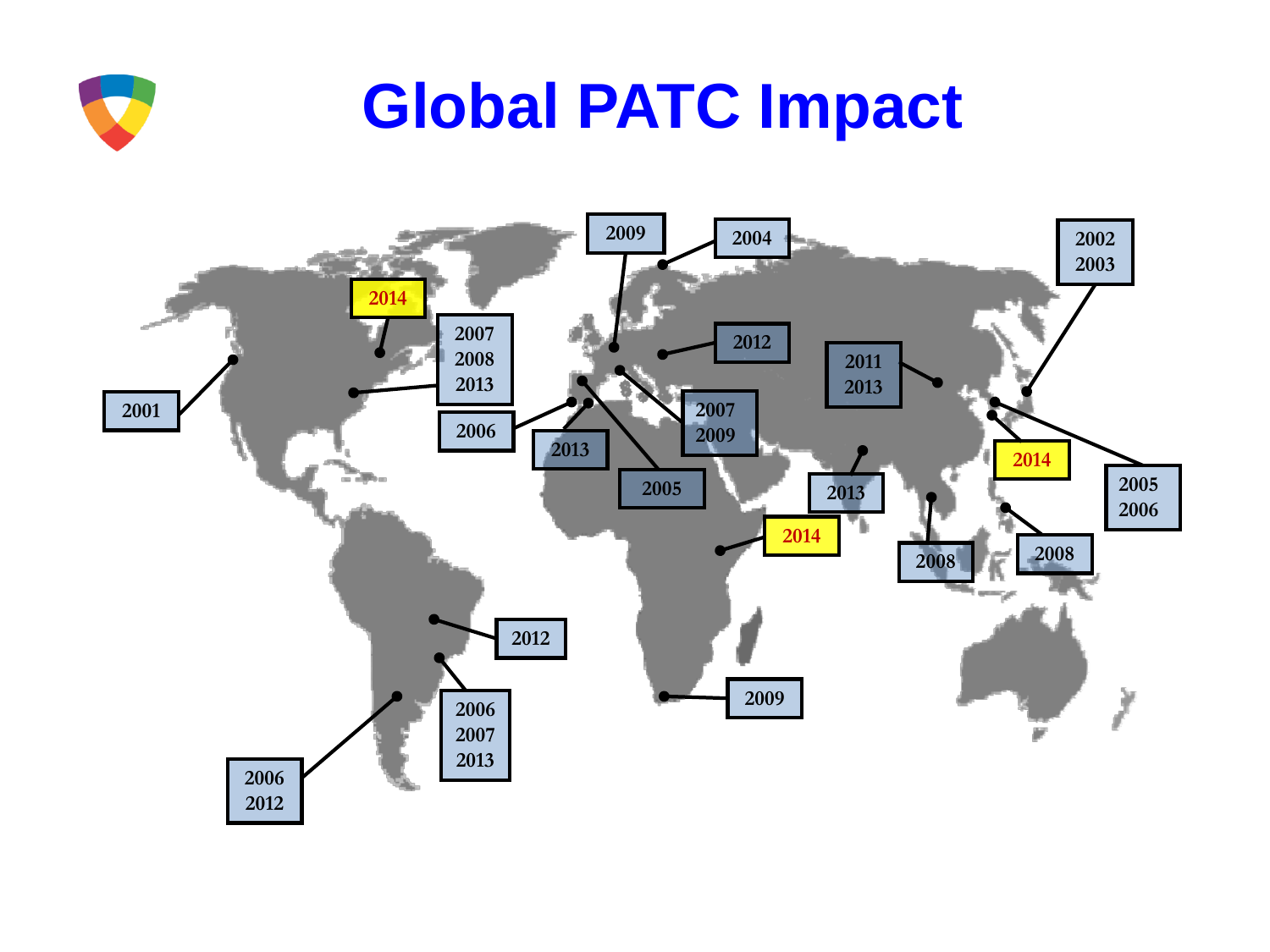### **Collaboration with International Agencies and ILSI Branches:** *Examples*

- **Joint Workshop, Ottawa, Canada, January 2014**
	- ▶ Canadian Food Inspection Agency (CFIA)
	- $\triangleright$  IFBiC

### **Joint Workshop, Beijing, China, April 2013**

At the request of Chinese regulators, the PATC supported and coordinated a broadly-scoped meeting on food allergy and food and feed safety assessment of biotech (GM) crops. (Follow-up to a November 2011 allergy symposia in Beijing.)

- China National Centre for Food Safety Risk Assessment
- China Key Laboratory on Food Safety Risk Assessment, Ministry of **Health**
- $\triangleright$  ILSI Focal Point In China
- $\triangleright$  ILSI International Food Biotechnology Committee (IFBiC)

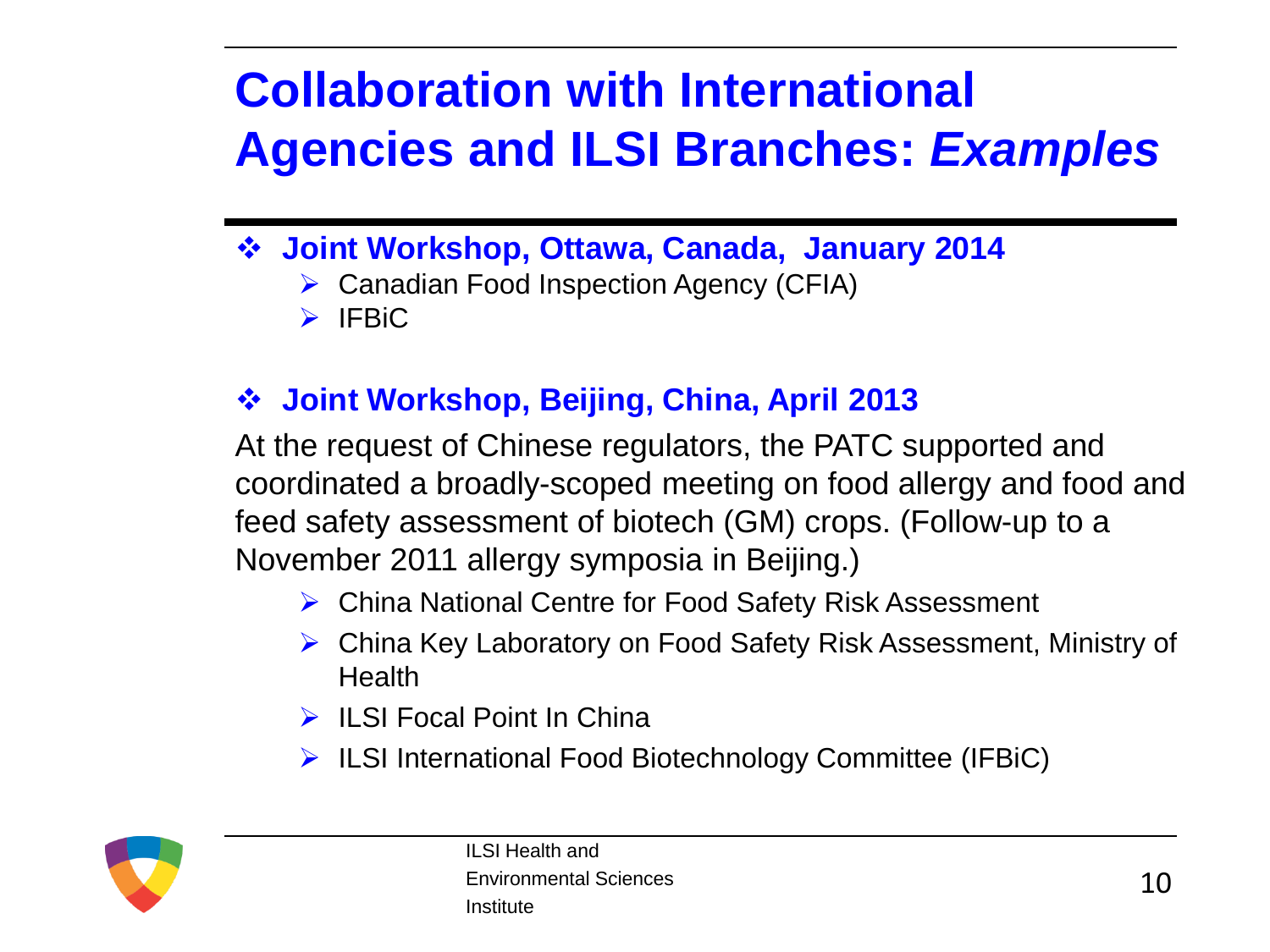### **Collaboration with International Agencies and ILSI Branches:** *Examples, cont'd.*

- **Joint Workshop, Brasilia, Brazil, November 2012**
	- $\triangleright$  II SI Brasil
	- $\triangleright$  ILSI Center for Environmental Risk Assessment (CERA)
	- $\triangleright$  ILSI International Food Biotechnology Committee (IFBiC)

### **Joint Workshop, Beijing, China, November, 2011**

- $\triangleright$  Institute of Nutrition and Food Safety, Chinese CDC
- $\triangleright$  ILSI Focal Point in China
- $\triangleright$  IFBiC

### **Joint Workshop, Nice, France, Oct 2010**

- **► UK Food Standards Agency**
- **EuroPrevall**
- $\triangleright$  ILSI Europe
- Food Allergy Research and Resource Program (FARRP), University of Nebraska



ILSI Health and Environmental Sciences Institute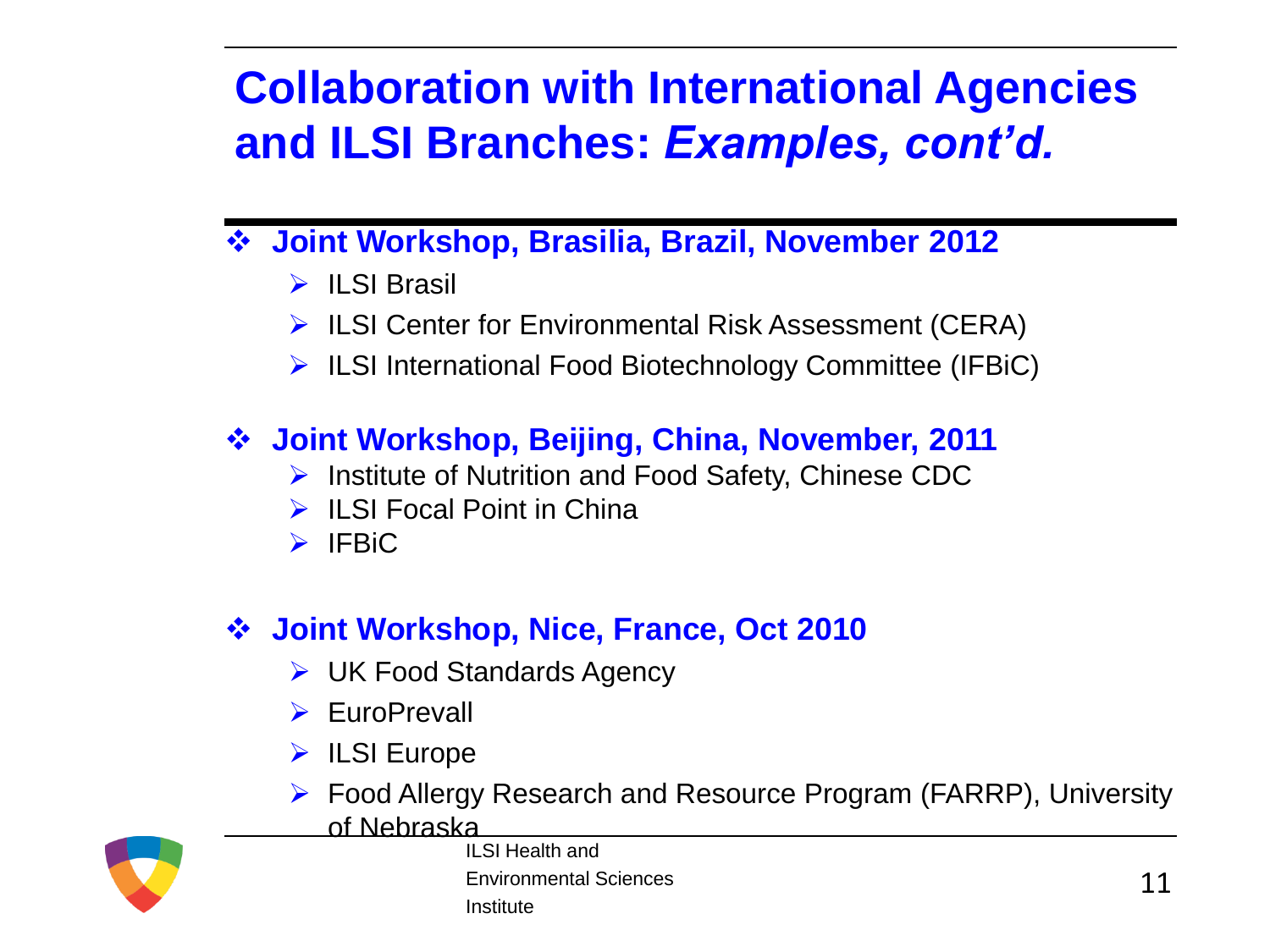# **Completed Scientific Objectives:**  *Examples*

#### **Symposium on Genetic Basis of Unintended Effects in Modified Plants (January 2014)**

- **Symposium Objective**: The objective of this meeting was to explore **↑** current knowledge and data gaps on unintended effects and discuss how this information can inform and improve risk assessments. The meeting featured presentations on the molecular basis for unintended changes, a hypothesis-driven look at unintended effects in conventional and GM crops, and the consequences of unintended effects from a safety assessment perspective.
- **Deliverables**: Publication on meeting proceedings which will be submitted to *Transgenic Research* in 2014.

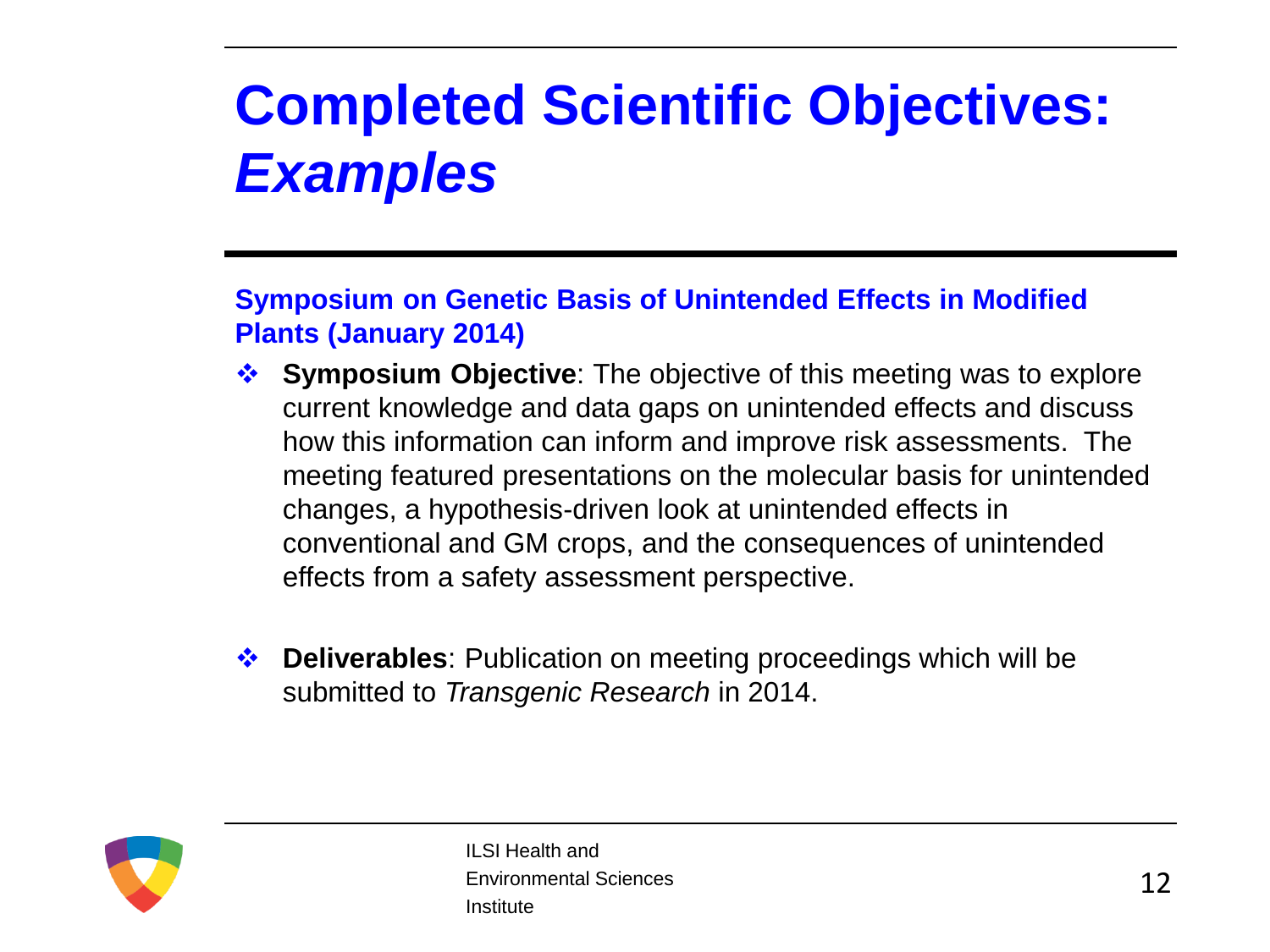# **Completed Scientific Objectives:**  *Examples, cont'd.*

#### **Symposium on Sensitizing Properties of Proteins, Prague, Czech Republic (April 2012)**

- **Symposium Mission**: Significantly less attention has been given to assessing whether a new protein may become a food allergen independent of previous sensitizations. The purpose of the symposium was to summarize current knowledge about the sensitizing properties of proteins and to explore the applicability of emerging experimental techniques.
	- $\triangleright$  Global experts from various disciplines and fields provided overviews of the present knowledge of the mechanisms by which proteins in foods may cause sensitization. Speakers also provided a broad overview of experimental models of protein sensitizing potential spanning from in silico procedures to in vivo techniques.
- **Deliverables**: Four summary papers published in *Clinical and Translational allergy* in 2014.

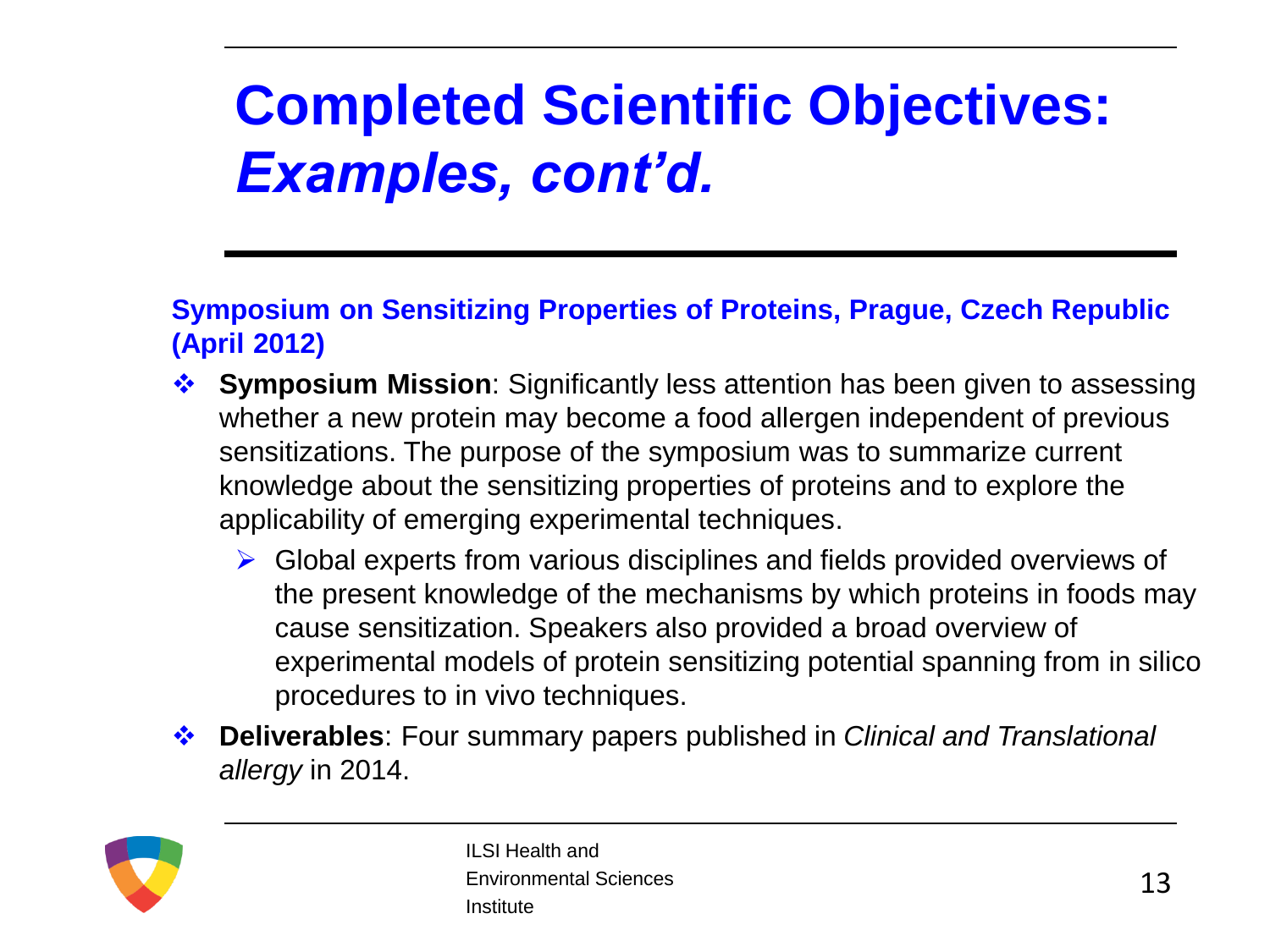# **Completed Scientific Objectives,**  *Examples, cont'd.*

**Proteomics Workshop (2009)**

**Natural variability in non-genetically engineered crops. Special issue publication of twelve papers in** *Regul Toxicol Pharmacol* **(2010).**

**New Methods Workshop (2007)**

**State of allergy science and new methods. Special issue publication of eleven papers in** *Regul Toxicol Pharmaco***l (2009).**

**Food Processing Workshop (2006)**

**Processing effects on allergens and methods to determine allergen content in foods. Special issue publication of six papers in** *Mol Nutr Food Sc***i (2009).**

**Sera Bank Workshop (2006)**

**Evaluation of a coordinated effort in serum collection and application of in vitro studies. Special issue publication of seven papers in** *Food Chem Toxicol* **(2008).**

**Bioinformatics Workshops (2005)**

**Outreach to support science-based approaches in allergy safety.** *Toxicol Sci* **(2005).**

**Animal Model Development (2005)**

**Multi-laboratory study with standardized proteins.** *Regul Toxicol Pharmacol* **(2010).** 

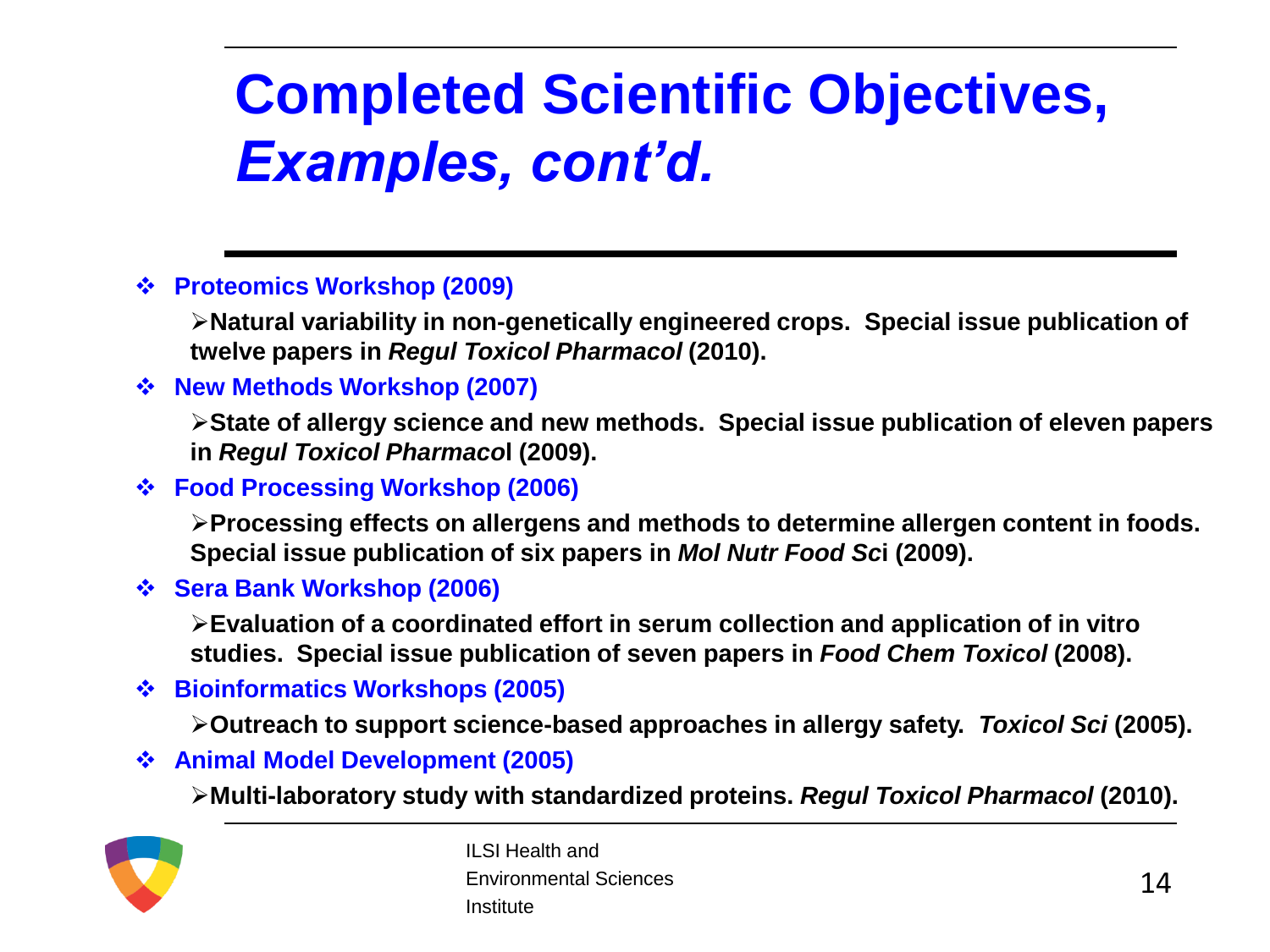## **Recent Biotech Issues Engaged by PATC**

- **Increases in global regulatory requests for highly technical evaluations of endogenous soybean allergens.**
	- $\triangleright$  Addressed through open collaboration among industry members.
	- $\triangleright$  Supported two workshops bringing together technical experts who perform 2-D gels, serology, and other proteomic approaches.
	- $\triangleright$  Basic research into the technical capabilities of quantitatively determining soybean allergen content.
	- $\triangleright$  Extensive discussions with EU regulators.
	- $\triangleright$  Multiple publications in support of quantitative mass spectrometry methods for soybean allergens.

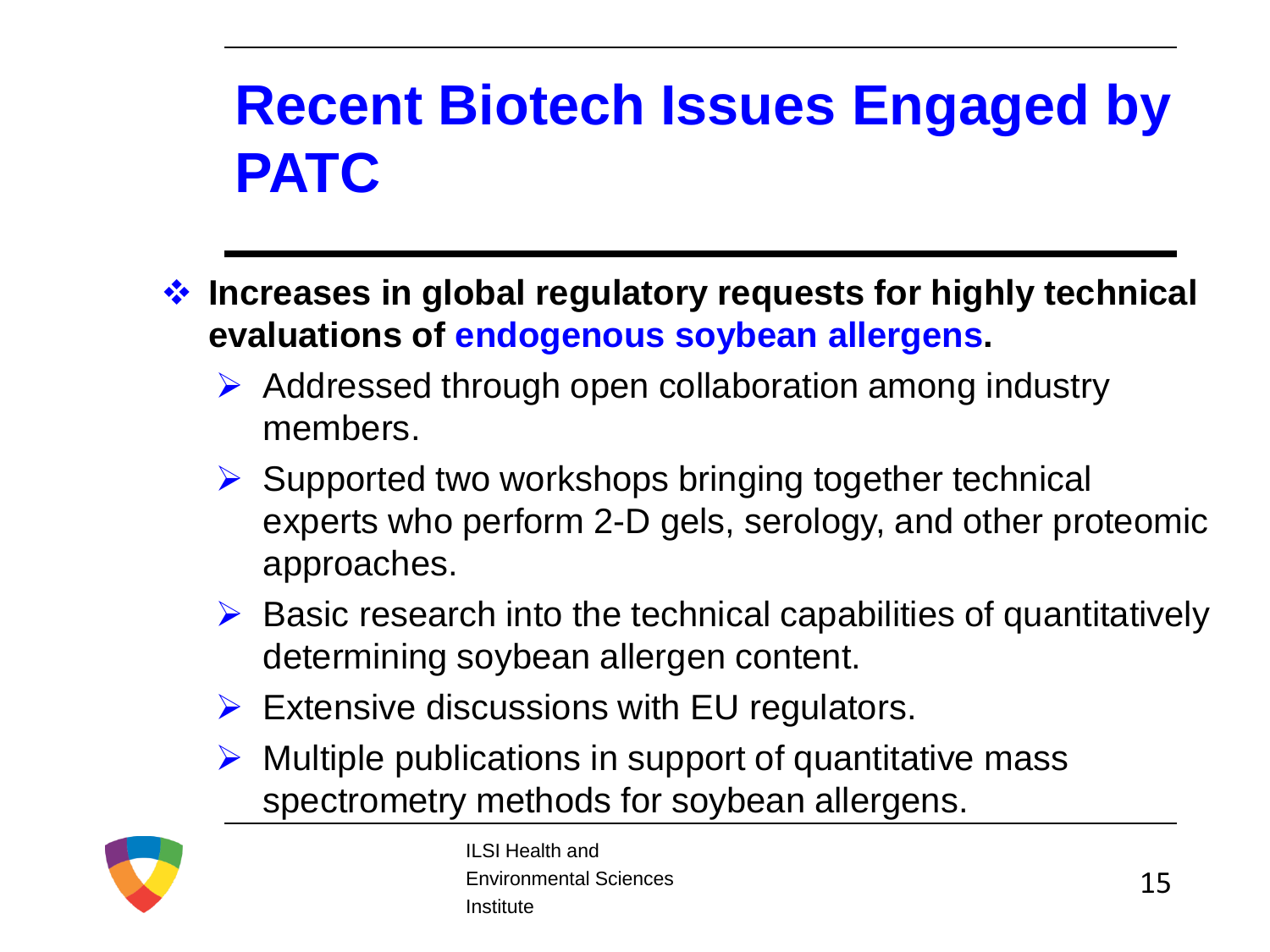## **Recent Biotech Issues Engaged by PATC,** *Continued*

### **NOVEL PROTEIN DIGESTIBILITY (SGF)**

- **Ongoing PATC challenge**. Pepsin enzyme digestibility remains a cornerstone of novel protein safety assessments. This represents a unique continuation of a 2004 PATC initiative with more recent changes in regulatory guidance.
- **Original Goal**: Evaluate a standardized in vitro protocol to support the Simulated Gastric Fluid methodology. In 2004, the PATC completed a successful general protocol built on the ring-trial concept. Publication in *Regul Toxicol Pharmacol* (2004).
- **2014 Initiative**. Due to impending changes in European Commission regulatory guidance, the PATC is addressing forthcoming requests to industry for improved methods. The PATC is directly supporting research into the technical considerations for a new method.

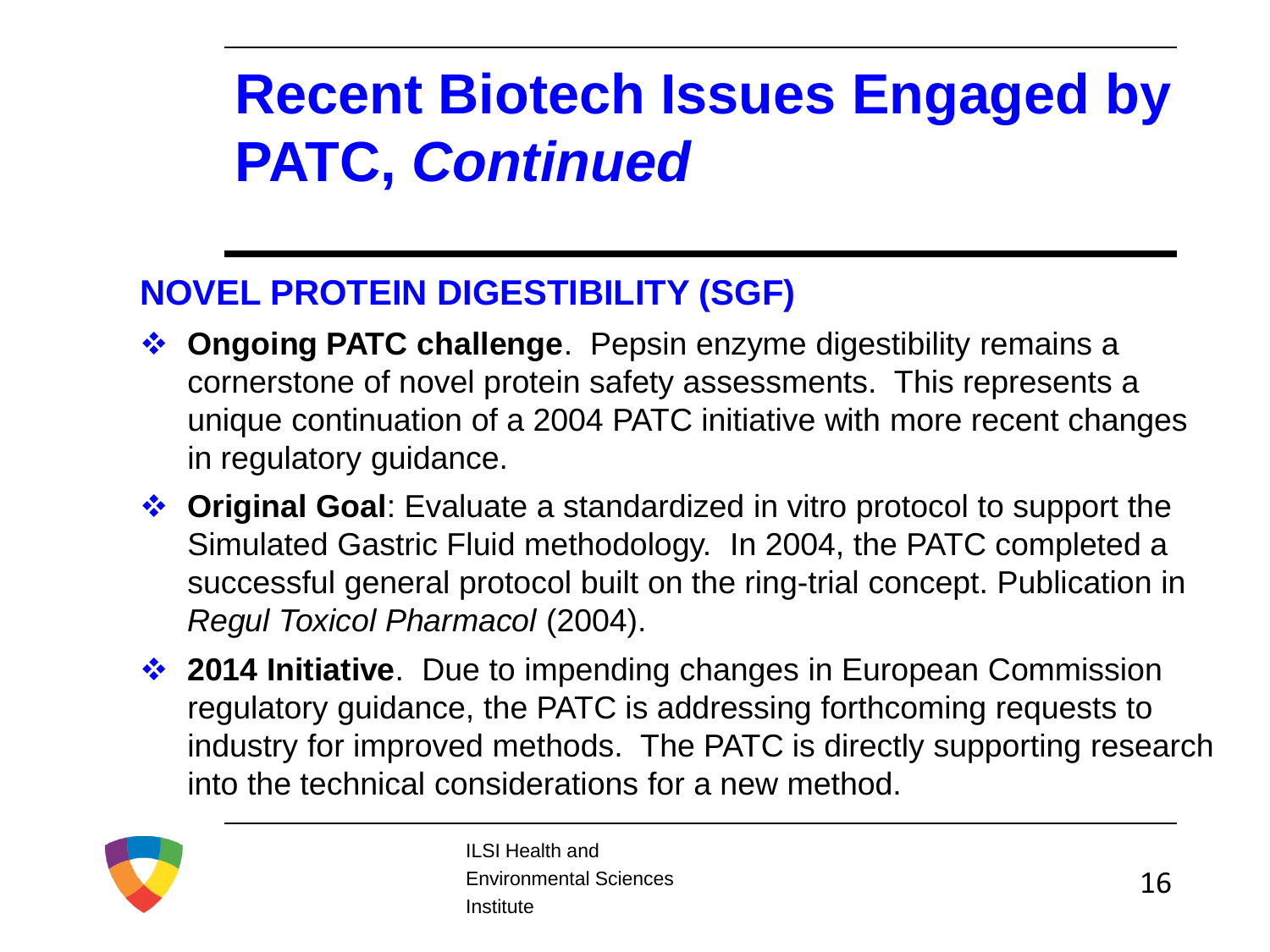### **Research and Activities for 2014**

**Intra- and Inter-laboratory evaluation of a more physiologically-based SGF assay**

**2D-DIGE phase 2 validation with rice (Dr. Reiko Teshima, Japan National Institute of Health Sciences)**

**❖ Protein toxin working group** 

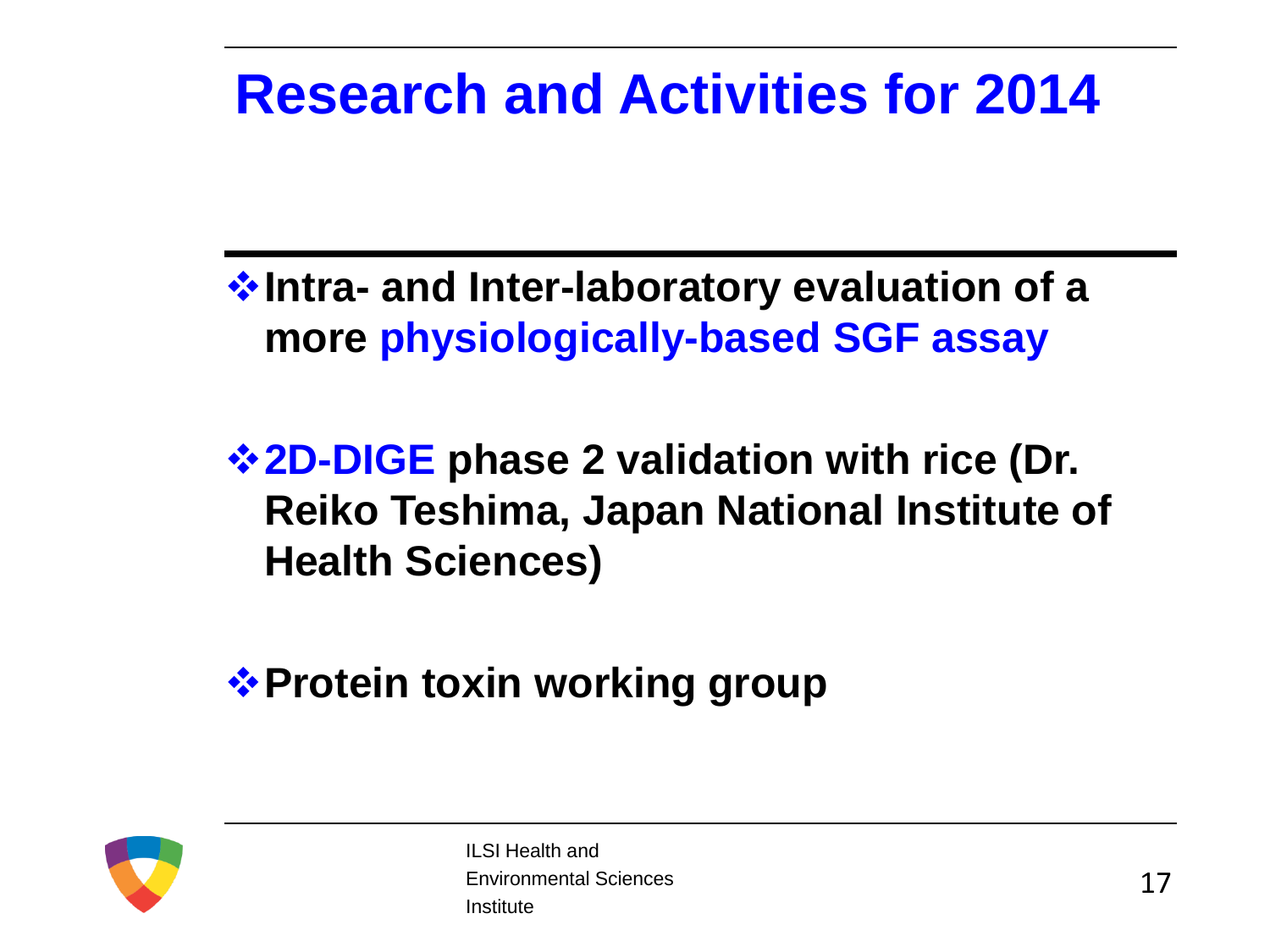# **Ongoing and New Research for 2014,** *cont'd.*

- **Intra- and Inter-laboratory evaluation of a more physiologically based SGF assay (i.e., digestibility).**
	- **Purpose:** Address requests by the EU guidance to provide a more physiologically relevant pepsin digestion assay to assess novel protein digestion potential.
	- **Plan:** A protocol will be assessed whereby pairs of proteins that are either known allergens or known nonallergens will be evaluated under a number of parameters (pH, time of exposure, etc.).
	- **Status:** Proteins have been identified and initial development of protocol completed. A ring-trial design will be initiated.

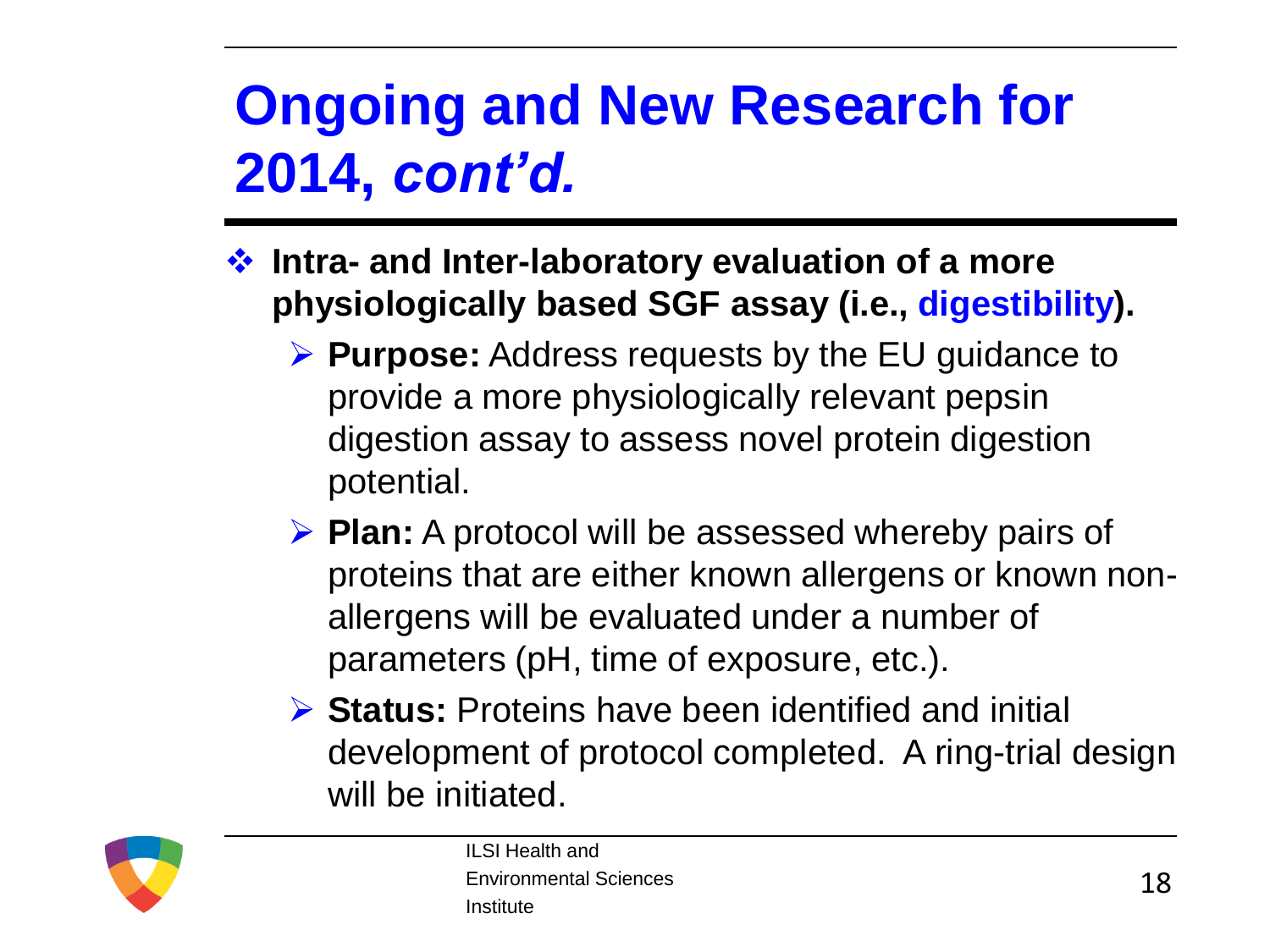# **Ongoing and New Research for 2014,** *cont'd.*

### **2D-DIGE phase 2 validation with rice (Dr. Reiko Teshima, Japan National Institute of Health Sciences)**

- **Purpose:** Ring-trial assessment of the 2D-DIGE method (twodimensional difference in gel electrophoresis) to quantify rice allergens several rice varieties.
- **Plan:** Five independent academic laboratories have tested three known rice allergen families in four different rice cultivars using a common protocol and the same starting biological material.
- **► Status:** 2/3 rice allergen families could be efficiently quantified using 2D-DIGE method. The data also indicate that the extraction and detection method for basic proteins (third allergen family) needs to be optimized in order to obtain more consistent data among different laboratories.

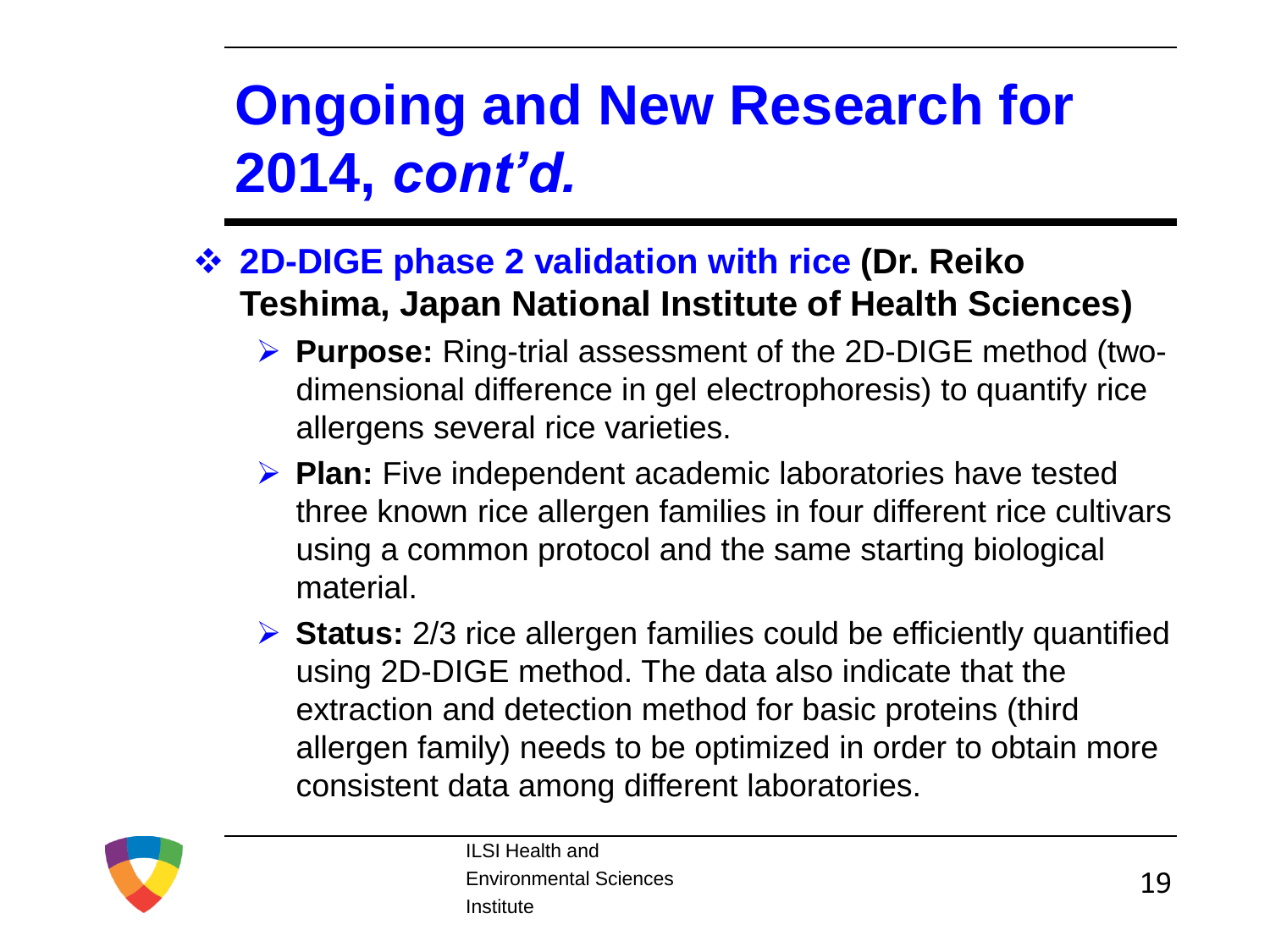# **Ongoing and New Research for 2014,** *cont'd.*

### **Protein toxins**

- $\triangleright$  Investigate approaches for identifying protein toxins.
- $\triangleright$  Focus on bioinformatics approaches to characterize existing protein toxins.
- $\triangleright$  Discuss modes of action and likely exposure scenarios for known protein toxins.
- $\triangleright$  Identify the appropriate search tools (BLAST, FASTA, etc.) and homology criteria (e.g., E-score, % identity, 3-D structural information, clustering and classification of protein families and superfamilies) for comparison purposes.
- $\triangleright$  Potentially develop a protein toxin database.

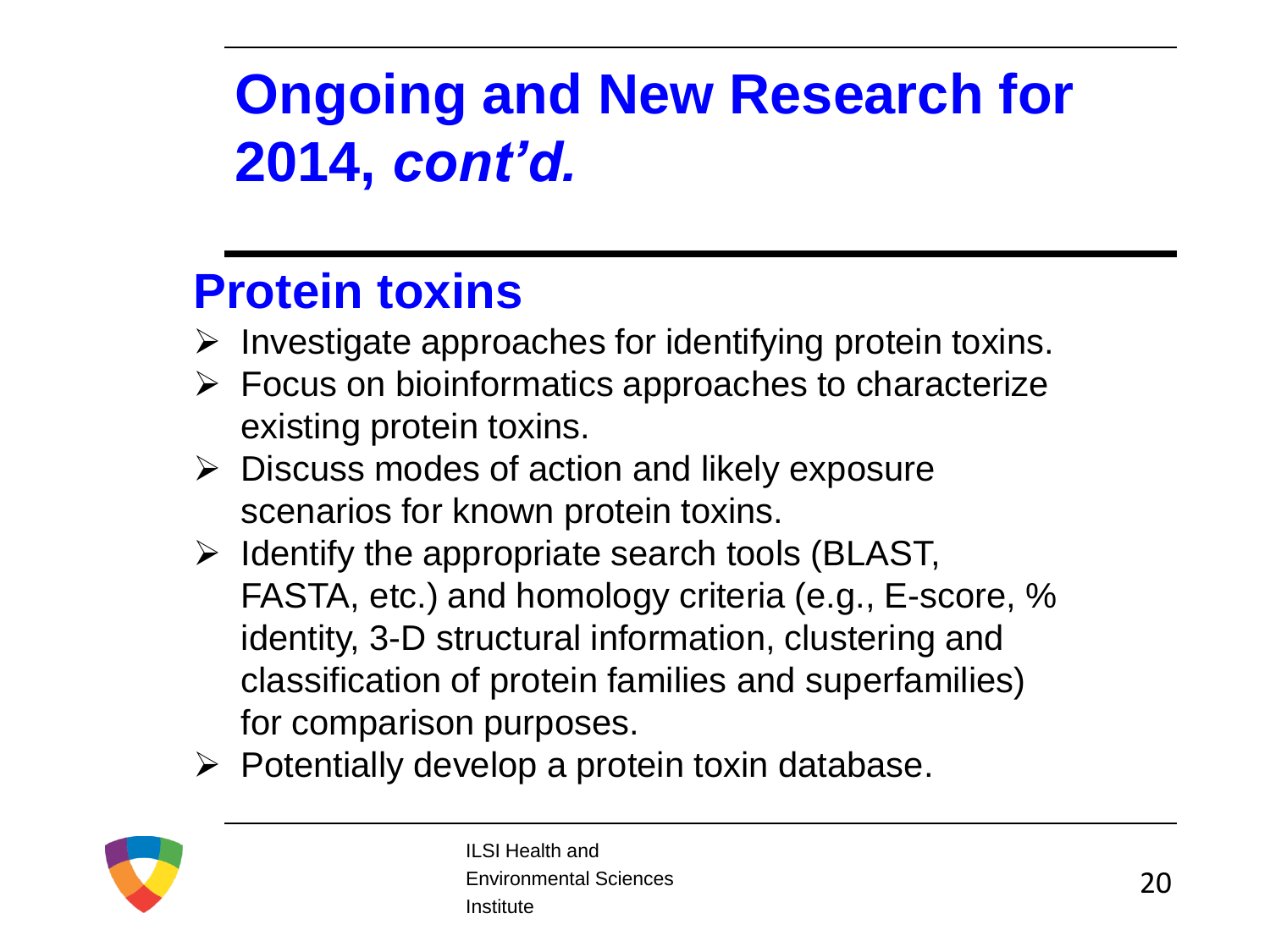### **PATC Publications (2014)**  *Four publications from the April 2012 PATC Symposium on Sensitizing Properties of Proteins.*

- McClain, S., Bowman, C., Fernández-Rivas, M., Ladics, G.S., and van Ree, R. (2014). Allergic sensitization: Food-and-Protein-Related Factors. *Clinical and Translational Allergy* 4:11.
- Ladics, G.S., Fry, J., Goodman. R., Herouet-Guicheney, C., Hoffmann-Sommergruber, K., Madsen, C.B., Penninks, A., Pomés, A., Roggen, E.L., Smit, J. and, Wal, J.M. (2014). Allergic sensitization: Screening Methods. *Clinical and Translational Allergy* 4:13
- Poulsen, L.K., Ladics, G.S., McClain, S., Doerrer, N.G., and van Ree, R. (2014). Sensitization properties of proteins: Executive Summary. *Clinical and Translational Allergy* 4:10
- van Ree R, Hummelshøj L, Plantinga M, Poulsen LK, Swindle E. (2014). Allergic sensitization: host-immune factors. *Clin Transl Allergy* 4:12

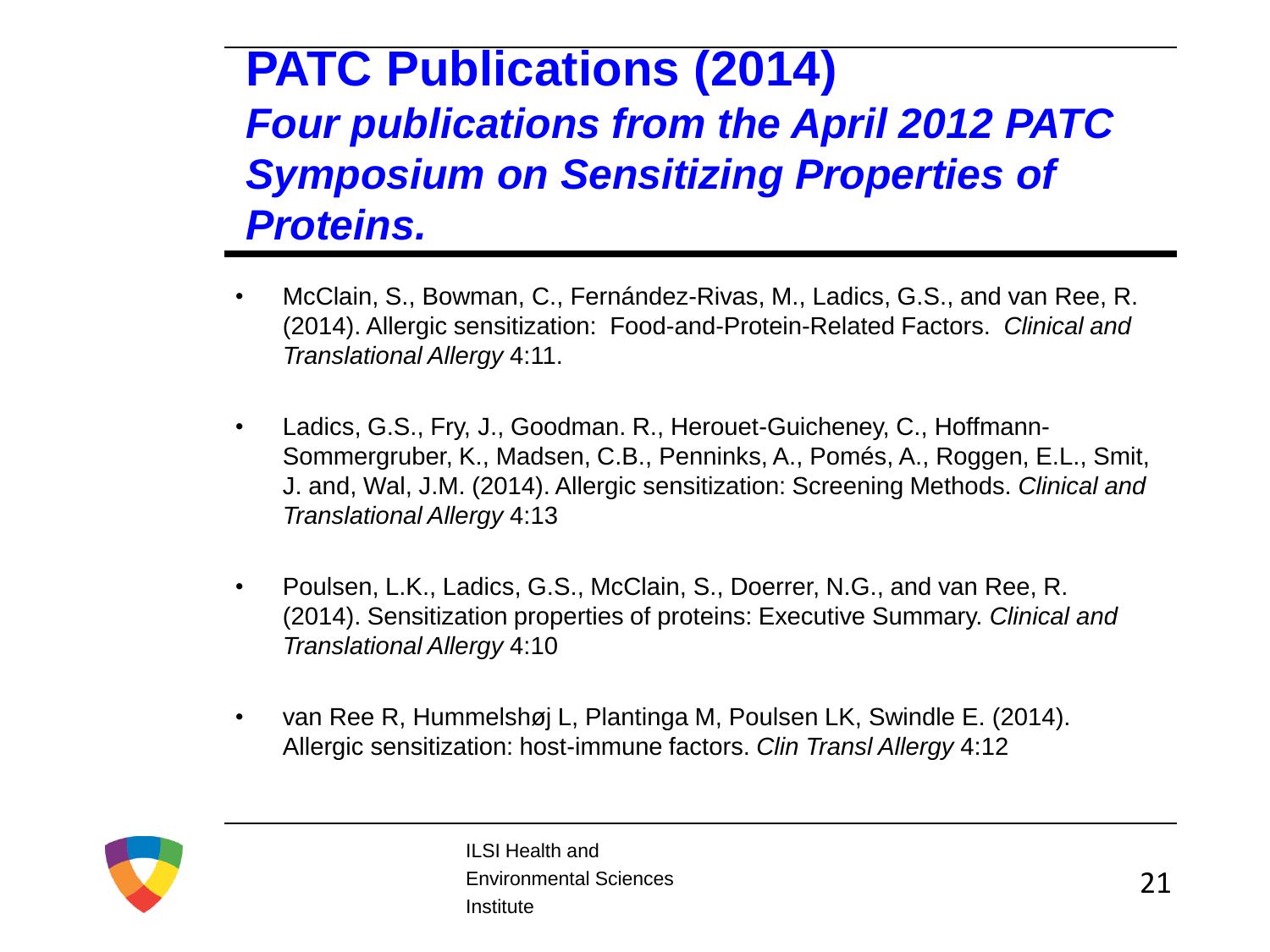### **PATC Publications**

*Houston, N.L., Lee, D.G., Stevenson, S.E., Ladics, G.S., Bannon, G.A., McClain, S., Privalle, L., Stagg, N., Herouet-Guicheney, C., MacIntosh, S.C., Thelen, J.J. (2011). Quantitation of soybean allergens using tandem mass spectrometry. J Proteome Res 10, 763-773. [research supported by the HESI PATC]*

*Doerrer, N., Ladics, G., McClain, S., Herouet-Guicheney, C., Poulsen, L., Privalle, L., Stagg, N. (2010). Evaluating biological variation in non-transgenic crops: executive summary from the ILSI Health and Environmental Sciences Institute workshop, November 16-17, 2009, Paris, France. Regul Toxicol Pharmacol 58, S2-S7.*

*Lee, D.-G., Houston, N.L., Stevenson, S.E., Ladics, G.S., McClain, S., Privalle, L., Thelen, J.J. (2010). Mass spectrometry analysis of soybean seed proteins: optimization of gel-free quantitative workflow. Anal Methods 2, 1577-1583. [research supported by the HESI PATC]*

*Thomas, K., MacIntosh, S., Bannon, G., Herouet-Guicheney, C., Holsapple, M., Ladics, G., McClain, S., Vieths, S., Woolhiser, M., and Privalle, L. (2009). Scientific advancement of novel protein allergenicity evaluation: an overview of work from the HESI Protein Allergenicity Technical Committee (2000-2008). Food Chem Toxicol 47, 1041-1050.*

*Thomas, K., Herouet-Guicheney, C., Ladics, G., McClain, S., MacIntosh, S., Privalle, L., and Woolhiser, M. (2008). Current and future methods for evaluating the allergenic potential of proteins: international workshop report, 23-25 October 2007. Food Chem Toxicol 46, 3219-3225.*